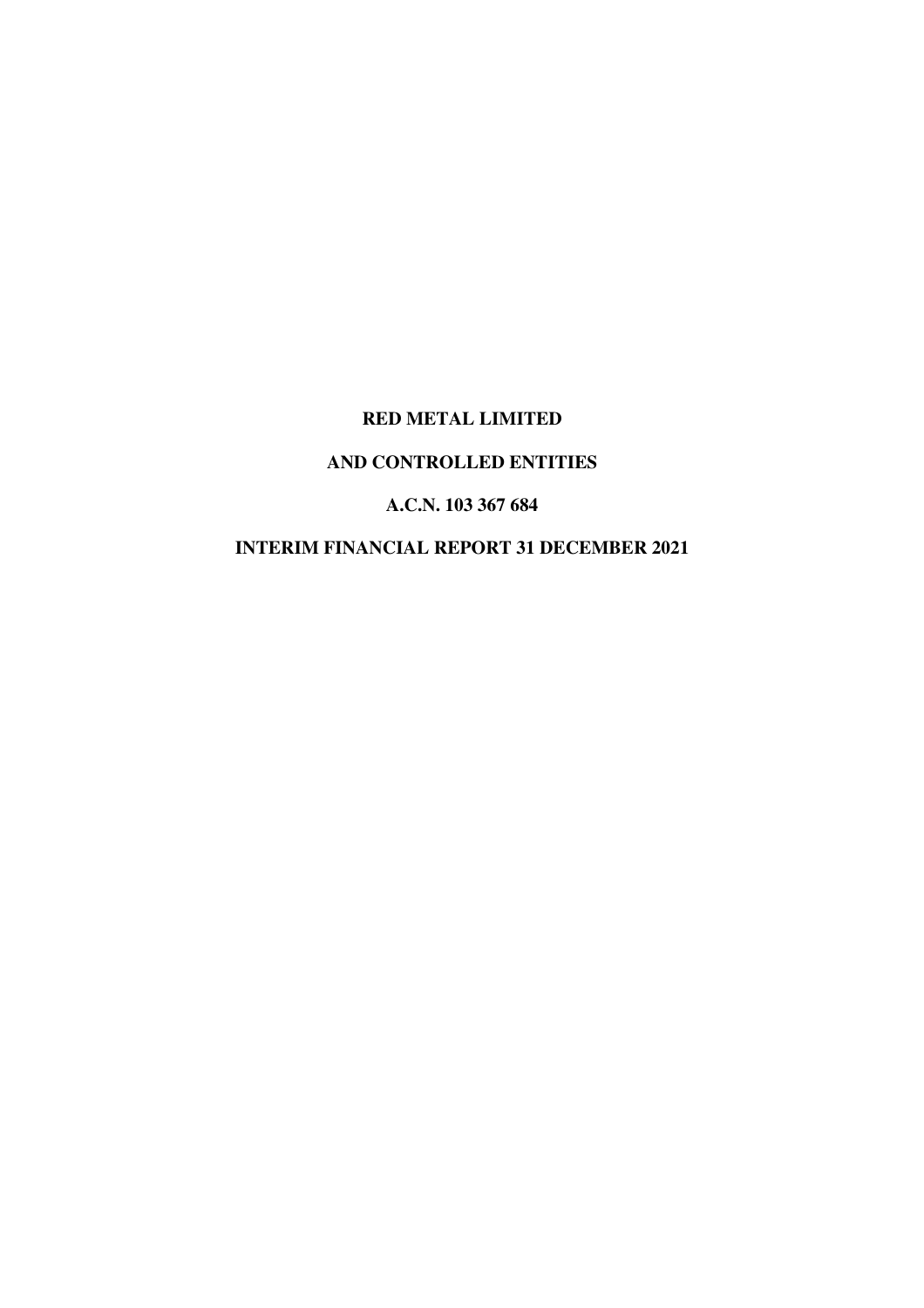# **CONTENTS**

|                                                  | Page |
|--------------------------------------------------|------|
| Directors' Report                                |      |
| Auditor's Independence Declaration               | 3    |
| Condensed Statement of Profit or Loss and Other  |      |
| Comprehensive Income                             | 4    |
| <b>Condensed Statement of Financial Position</b> |      |
| Condensed Statement of Changes in Equity         | 6    |
| <b>Condensed Statement of Cash Flows</b>         | 7    |
| Notes to the Condensed Financial Statements      | 8    |
| Directors' Declaration                           |      |
| Independent Auditor's Review Report              | 12   |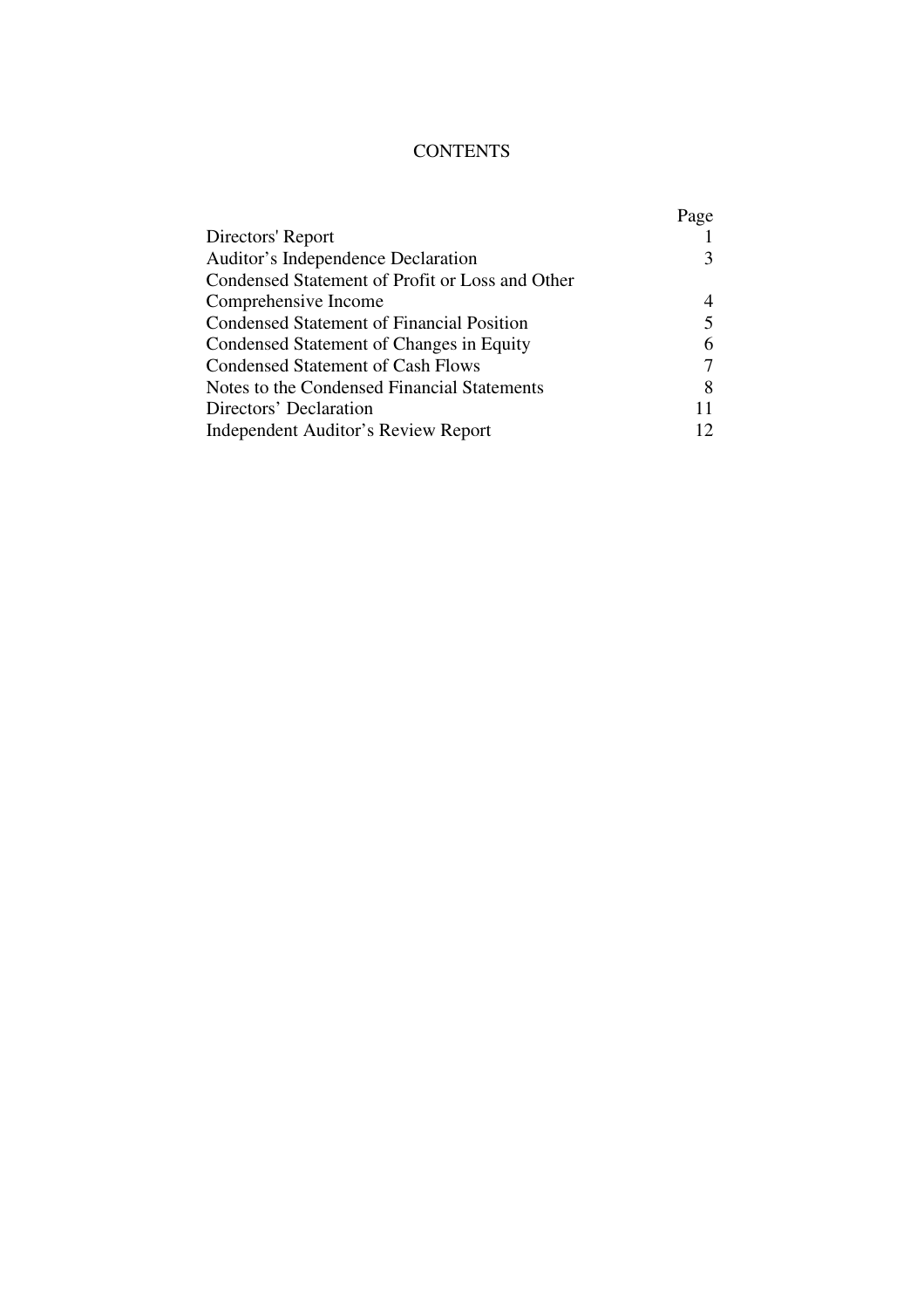# **RED METAL LIMITED AND CONTROLLED ENTITIES DIRECTORS' REPORT**

The directors present the financial report of Red Metal Limited ("Red Metal" or "the Company") for the halfyear ended 31 December 2021. In order to comply with the provisions of the Corporations Act 2001, the directors report as follows.

## **Directors**

The names of directors who held office during or since the end of the half-year and until the date of this report are as below. Directors were in office for this entire period unless otherwise stated.

 R C Barwick (Non-Executive Chairman) R A Rutherford (Managing Director) J N Pitt (Non-Executive Director)

## **Results**

The result for the half-year ended 31 December 2021 was a loss after tax of \$1,089,529 (2020: \$861,865).

## **Subsequent Events**

In February 2022 the Company's wholly owned subsidiary and owner of the Maronan Project, Maronan Metals Limited (MMA), issued a prospectus seeking to raise a minimum of \$12,000,000 and a maximum of \$15,000,000 via a public offer of shares. Following completion of the offer the Company will retain between a 50% (if the maximum subscription is raised) and 55.55% (if the minimum subscription is raised) interest in MMA. Upon successful completion of the offer the Company will also receive a cash payment of \$500,000 as partial reimbursement for expenditure incurred in developing the Maronan Project.

Other than as set out above, no matters or circumstances have arisen since the end of the half-year which significantly affected or may significantly affect the operations of Red Metal Limited, the results of those operations, or the state of affairs in future financial years.

### **Review of Operations**

## GREENFIELDS DISCOVERY ALLIANCE WITH OZ MINERALS

A modern airborne electromagnetic survey was flown over the **Yarrie Copper-Gold-Cobalt Project** during the period. Advanced processing and interpretation of new electromagnetic and magnetic data is near completion. Preparations for ground surveys and drilling during the 2022 field season are underway.

Proof-of-concept drill tests on two magnetic targets were completed on the Gibson's Tank tenement within the **Gulf Copper-Gold Project** during the period. Drill hole GTK2101 on the combined high magnetic and high gravity target GT07 intersected a 44.4 metre interval from 486.6 metres of hydrothermal ironstone and breccia within a deformed felsic volcanic sequence that defines the source to the geophysical target. The ironstone contains weakly disseminated copper sulphides that returned low copper assay values ranging from 0.008% to 0.34% and very low gold values ranging 0.002g/t to 0.013g/t. Drill hole GTK2102 on the high magnetic but weak gravity target GT4 intersected a felsic to intermediate intrusive rock altered by veinlet networks of chlorite and magnetite that appears to explain the source to the geophysical anomaly. No significant intervals of copper or gold mineralisation were encountered in this hole.

At the **Lawn Hill Project** a passive seismic technique was trialed over a previously untested gravity anomaly on the Watsons Bore tenement. The gravity anomaly is about 1.5 kilometres long and is interpreted as a continuation of the sedimentary sequences that host the extensive, low-grade zinc mineralisation at the nearby Bluebush prospect. Imaging of the depth to basement using the passive seismic technique has shown the gravity anomaly is not the result of a high basement feature (a false positive) but instead relates to the underlying geology. This target offers potential for a large stratabound or structure-controlled zinc-lead-silver deposit and further work is being considered by the OZ Minerals Alliance.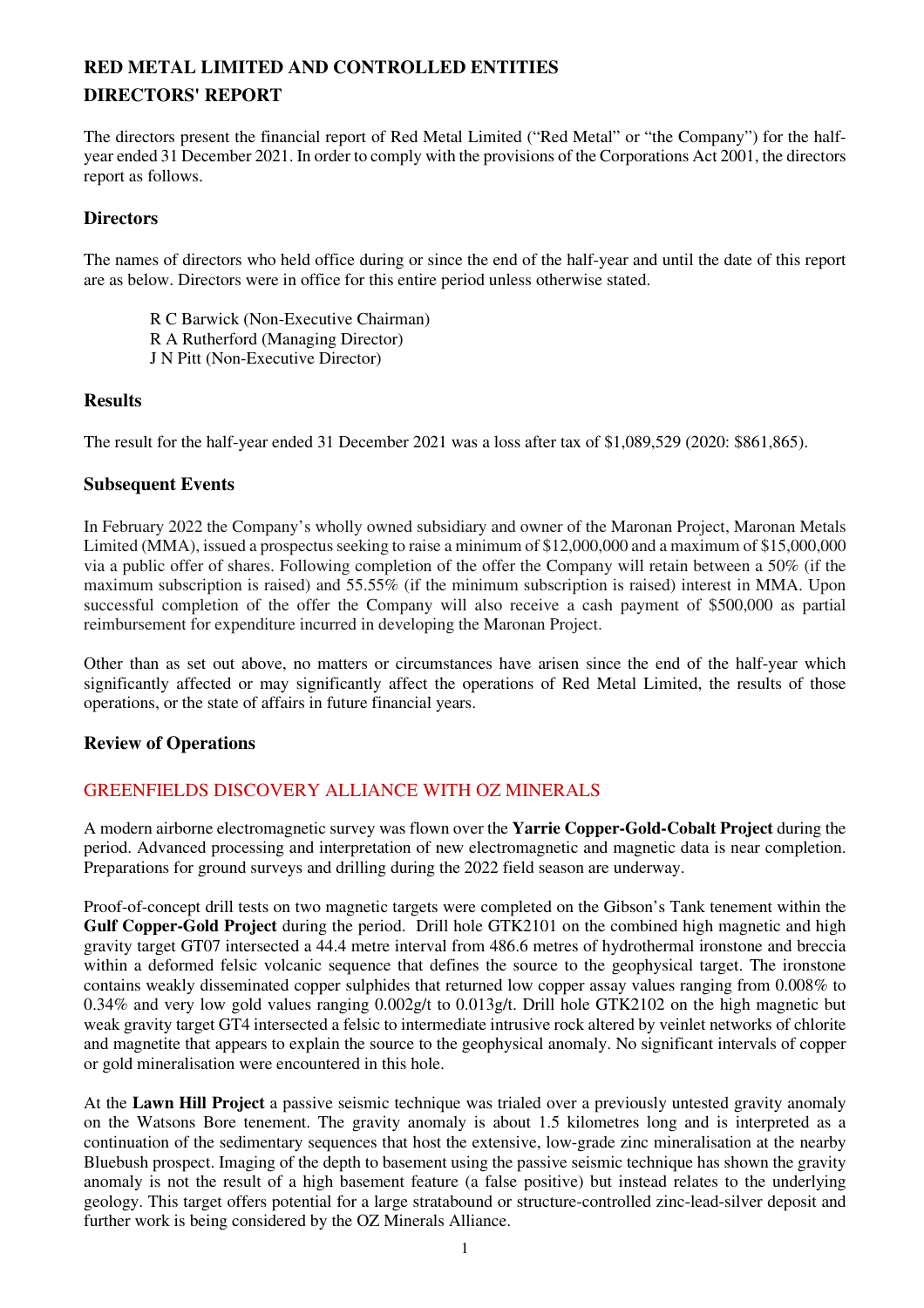## **DIRECTORS' REPORT (Continued)**

## **Review of Operations (Continued)**

### RED METAL FUNDED PROJECTS

Details on the revised spin-out strategy of the Company's wholly owned subsidiary Maronan Metals Limited (MMA) and the **Maronan Lead-Silver and Copper-Gold Project** were announced during the period and approved by shareholders in January 2022. The spin-out and initial public offering will enable MMA to test the significant exploration potential of the Maronan Project, including drilling for additional shallow, high value copper-gold and lead-silver mineralisation as well as the potentially larger, higher-grade copper-gold and leadzinc-silver extensions at depth. A prospectus was issued by MMA in February 2022 seeking to raise a minimum of \$12,000,000 and a maximum of \$15,000,000 via the issue of shares by MMA at an issue price of \$0.20 each. Following completion of the offer the Company will retain between a 50% (if the maximum subscription is raised) and 55.55% (if the minimum subscription is raised) interest in MMA.

Additional gravity surveying and passive seismic trials were completed across key gravity and magnetic targets on the **Callabonna Copper-Gold Project** allowing more precise geophysical modelling. Several untested magnetic targets adjacent to potential near-miss drill holes have been identified for step-out drilling on the **Pernatty Lagoon and Punt Hill Copper-Gold Projects** with geophysical modelling and land access preparations for possible drilling in 2022 underway.

At the **Gidyea Copper-Gold Project** processing and interpretation of new gravity data in combination with the regional magnetic data has allowed the Company's exploration team to interpret a variety of new IOCG plays. Passive seismic trials are planned across key magnetic and gravity targets to image the depth to basement enabling more precise geophysical modelling. Preparations for drilling in 2022 are underway.

A modern airborne electromagnetic survey was flown over the **Pardoo Nickel-Copper-Gold Project** during the period. Advanced processing and interpretation of the new data is in progress.

*The information in this report that relates to Exploration Results is based on and fairly represents information and supporting documentation compiled by Mr Robert Rutherford, who is a member of the Australian Institute of Geoscientists (AIG). Mr Rutherford is the Managing Director of the Company. Mr Rutherford has sufficient experience which is relevant to the style of mineralisation and type of deposit under consideration and to the activity which he is undertaking to qualify as a Competent Person as defined in the 2012 Edition of the "Australasian Code for Reporting of Exploration Results, Mineral Resources and Ore Reserves" (the JORC Code). Mr Rutherford consents to the inclusion in the report of the matters based on his information in the form and context in which it appears.* 

### **Auditor's Independence Declaration**

Section 307C of the Corporations Act 2001 requires the lead auditor for the review undertaken by HLB Mann Judd to provide the directors of the company with an Independence Declaration in relation to the review of the half-year financial report. This Independence Declaration is set out on page 3 and forms part of this directors' report for the half-year ended 31 December 2021.

This report is signed in accordance with a resolution of the Board of Directors.

Reitherford

R Rutherford **Director** Dated this 3<sup>rd</sup> day of March 2022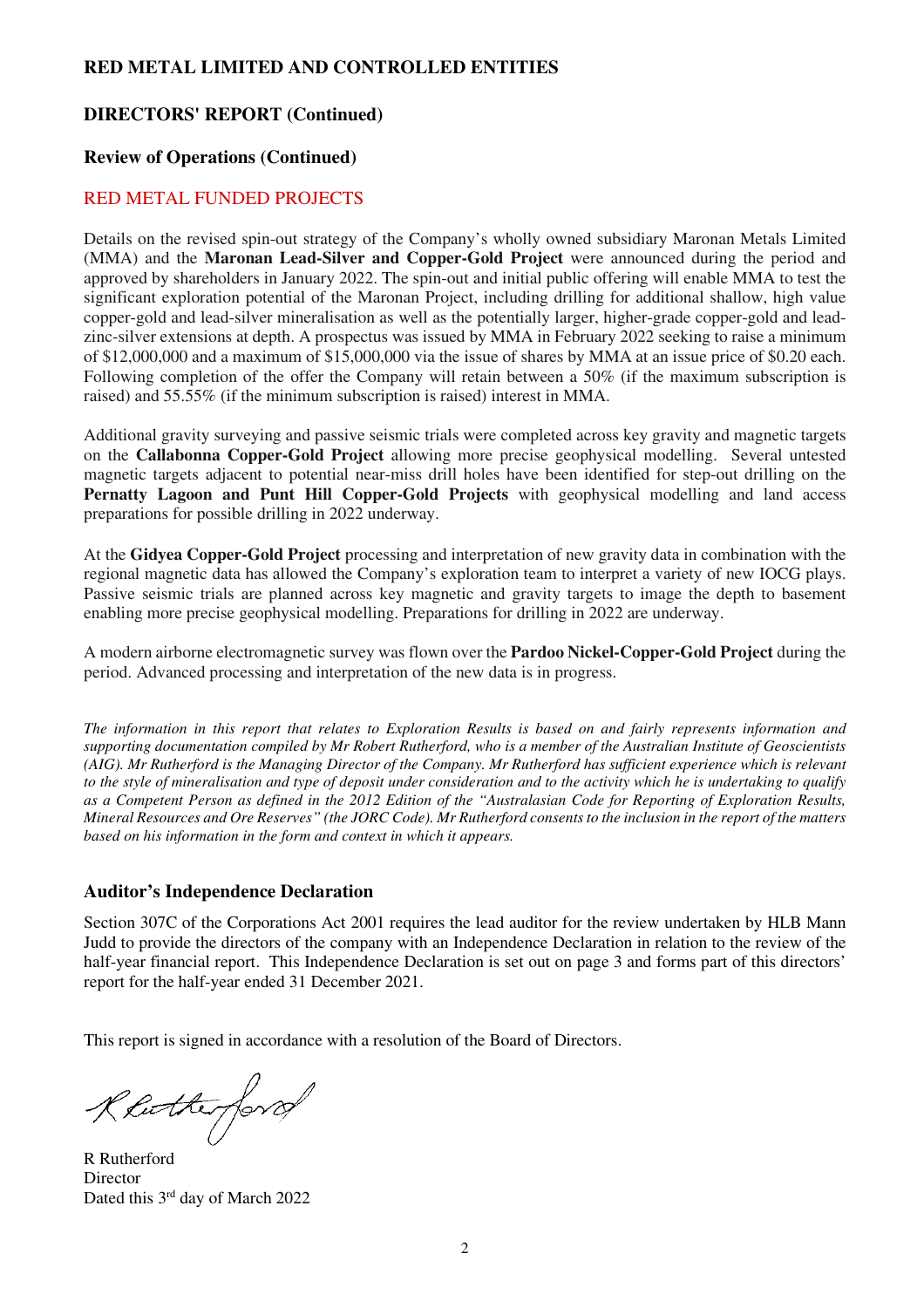

#### **Auditor's Independence Declaration**

As lead auditor for the review of the financial report of Red Metal Limited for the half-year ended 31 December 2021, I declare that, to the best of my knowledge and belief, there have been no contraventions of:

- (a) the auditor independence requirements of the Corporations Act 2001 in relation to the review; and
- (b) any applicable code of professional conduct in relation to the review.

This declaration is in respect of Red Metal Limited and the entities it controlled during the period.

Sydney, NSW **K L** Luong **3 March 2022** Partner

#### hlb.com.au

HLB Mann Judd (NSW Partnership) ABN 34 482 821 289

Level 19, 207 Kent Street Sydney NSW 2000 Australia T: +61 (0)2 9020 4000 F: +61 (0)2 9020 4190 E: mailbox@hlbnsw.com.au Liability limited by a scheme approved under Professional Standards Legislation.

HLB Mann Judd (NSW Partnership) is a member of HLB International, the global advisory and accounting network.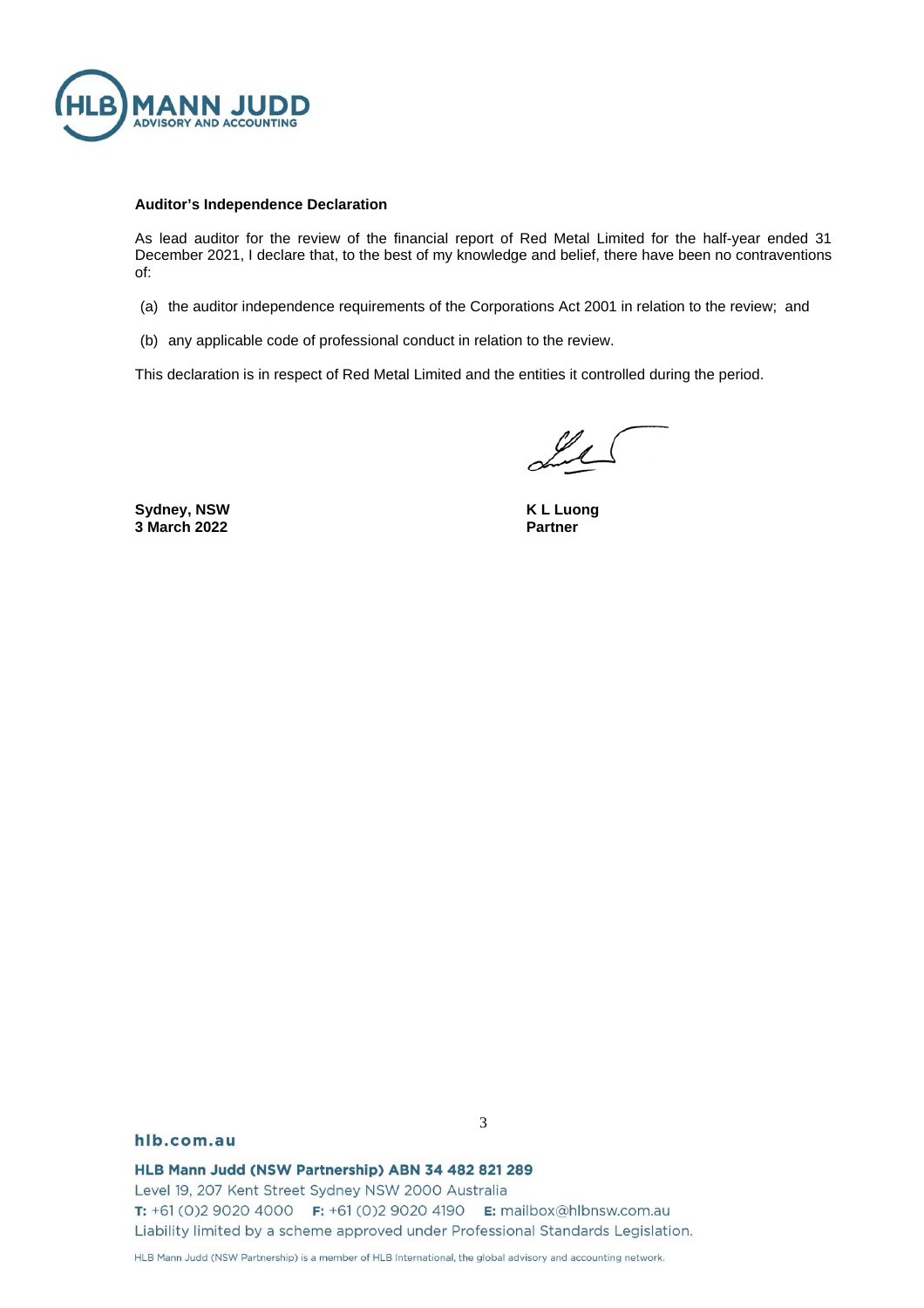## **CONDENSED STATEMENT OF PROFIT OR LOSS AND OTHER COMPREHENSIVE INCOME For the half-year ended 31 December 2021**

|                                                                    | <b>Note</b> | 31 Dec 2021<br>\$ | 31 Dec 2020<br>\$ |
|--------------------------------------------------------------------|-------------|-------------------|-------------------|
| <b>Revenue from continuing operations</b>                          |             |                   |                   |
| Interest income                                                    |             | 101               | 835               |
| Project management fees                                            |             | 338,779           | 405,192           |
| Reimbursement of Alliance expenditure                              |             | 1,590,196         | 1,322,881         |
| Other income                                                       |             | 43,520            | 43,720            |
| <b>Expenses from continuing operations</b>                         |             |                   |                   |
| Exploration expenditure written off                                |             | (2,349,607)       | (2,017,261)       |
| Employee and consultant expenses                                   |             | (484, 588)        | (446, 976)        |
| Depreciation                                                       |             | (53,073)          | (48, 160)         |
| Occupancy expenses                                                 |             | (8,373)           | (7,231)           |
| Shareholder expenses                                               |             | (56, 347)         | (40, 843)         |
| Other expenses                                                     |             | (110, 137)        | (74, 022)         |
| Loss before income tax benefit                                     |             | (1,089,529)       | (861, 865)        |
| Income tax benefit                                                 |             |                   |                   |
| Net loss for the period from continuing operations                 |             | (1,089,529)       | (861, 865)        |
| Other comprehensive income                                         |             |                   |                   |
| Total comprehensive loss attributable to members<br>of the Company | 6           | (1,089,529)       | (861, 865)        |
|                                                                    |             | <b>Cents</b>      | <b>Cents</b>      |
| Basic and diluted loss per share                                   |             | (0.4)             | (0.4)             |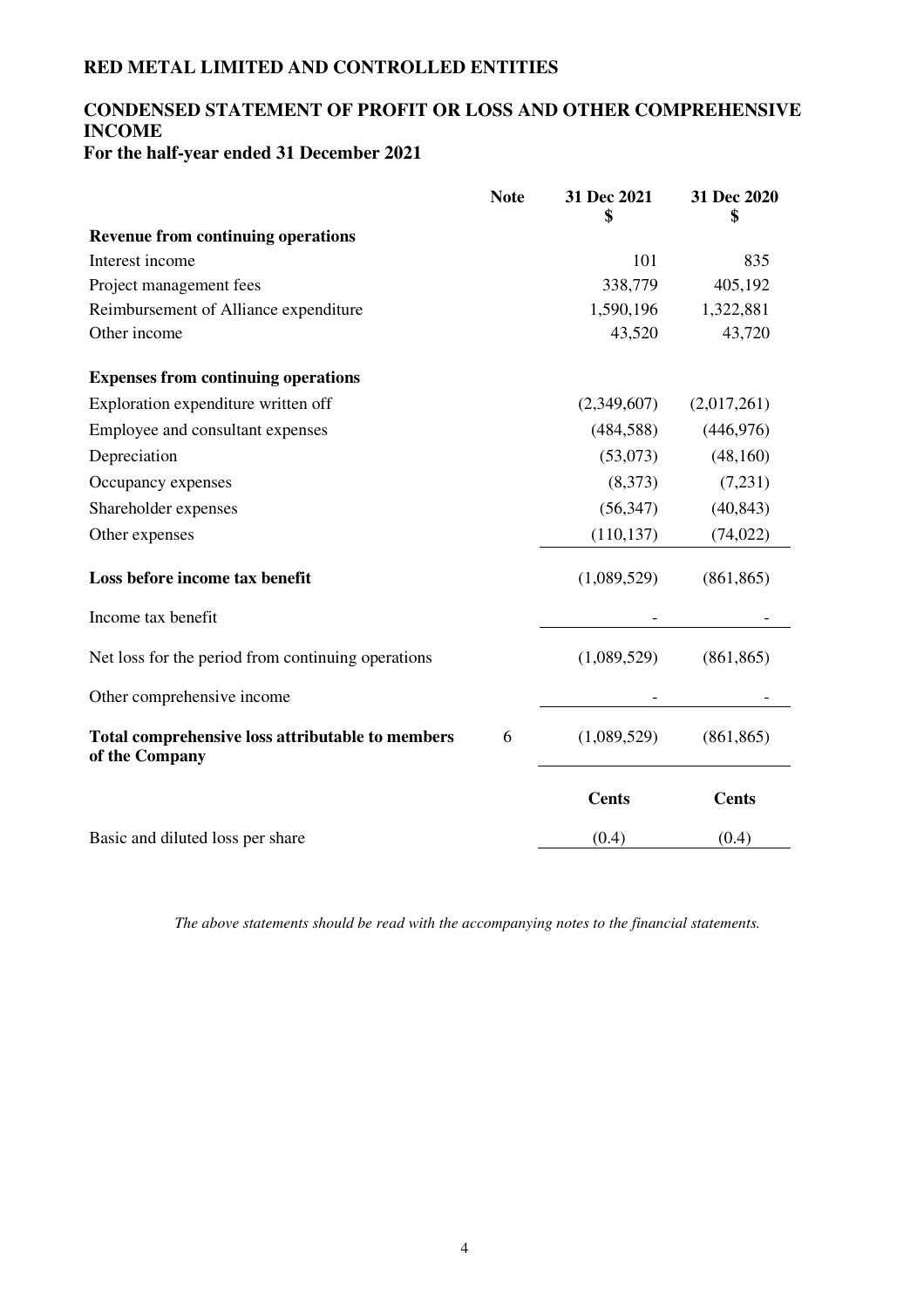# **CONDENSED STATEMENT OF FINANCIAL POSITION As at 31 December 2021**

|                                                     | <b>Note</b> | 31 Dec 2021<br>\$ | 30 Jun 2021<br>\$ |
|-----------------------------------------------------|-------------|-------------------|-------------------|
| <b>CURRENT ASSETS</b>                               |             |                   |                   |
| Cash and cash equivalents                           |             | 1,951,056         | 2,492,507         |
| Trade and other receivables                         |             | 48,924            | 1,189,785         |
| TOTAL CURRENT ASSETS                                |             | 1,999,980         | 3,682,292         |
| NON-CURRENT ASSETS                                  |             |                   |                   |
| Receivables                                         |             | 111,184           | 83,254            |
| Property, plant and equipment                       |             | 11,715            | 15,828            |
| Right-of-use assets                                 |             | 607,534           | 135,268           |
| Exploration, evaluation and development expenditure |             | 444,123           | 444,123           |
| TOTAL NON-CURRENT ASSETS                            |             | 1,174,556         | 678,473           |
| <b>TOTAL ASSETS</b>                                 |             | 3,174,536         | 4,360,765         |
| <b>CURRENT LIABILITIES</b>                          |             |                   |                   |
| Trade and other payables                            |             | 97,268            | 847,909           |
| Lease liabilities                                   |             | 66,681            | 92,263            |
| <b>Employee benefits</b>                            |             | 149,550           | 149,364           |
| TOTAL CURRENT LIABILITIES                           |             | 313,499           | 1,089,536         |
| NON-CURRENT LIABILITIES                             |             |                   |                   |
| Lease liabilities                                   |             | 551,201           | 43,005            |
| TOTAL NON-CURRENT LIABILITIES                       |             | 551,201           | 43,005            |
| <b>TOTAL LIABILITIES</b>                            |             | 864,700           | 1,132,541         |
| <b>NET ASSETS</b>                                   |             | 2,309,836         | 3,228,224         |
| <b>EQUITY</b>                                       |             |                   |                   |
| Issued capital                                      | $\tau$      | 36, 352, 443      | 36, 352, 443      |
| Option reserve                                      |             | 2,955,810         | 2,784,669         |
| <b>Accumulated losses</b>                           | 6           | (36,998,417)      | (35,908,888)      |
| <b>TOTAL EQUITY</b>                                 |             | 2,309,836         | 3,228,224         |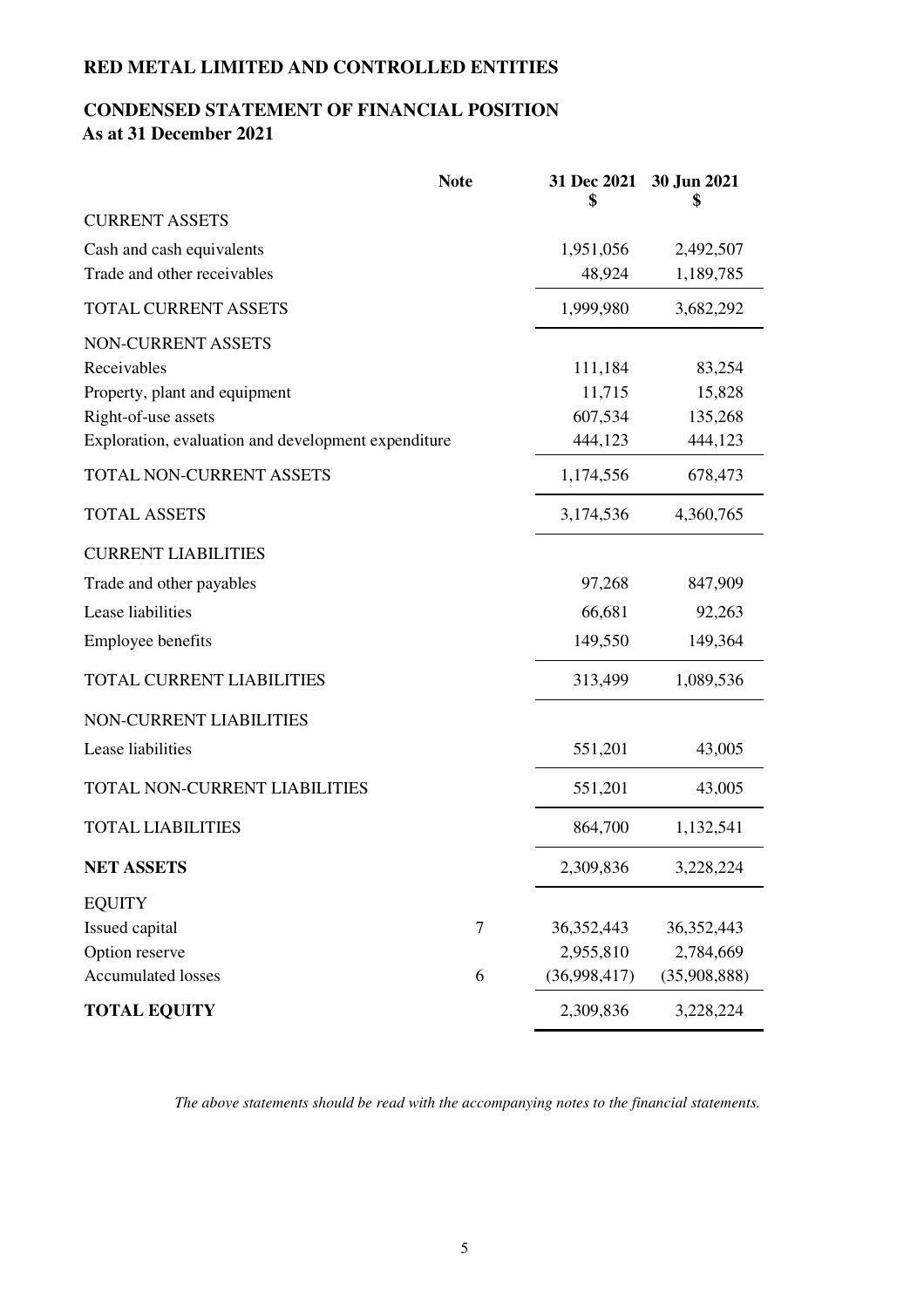## **CONDENSED STATEMENT OF CHANGES IN EQUITY For the half-year ended 31 December 2021**

|                                             | <b>Issued</b> | Accumulated  | Option    | Total       |
|---------------------------------------------|---------------|--------------|-----------|-------------|
|                                             | Capital       | Losses       | Reserve   | Equity      |
|                                             | \$            | \$           | \$        | \$          |
| <b>Balance at 1 July 2020</b>               | 33,537,693    | (34,548,996) | 2,646,935 | 1,635,632   |
| Loss attributable to members of the Company |               | (861, 865)   |           | (861, 865)  |
| Shares issued during the period             | 3,000,000     |              |           | 3,000,000   |
| Transaction costs                           | (185,250)     |              |           | (185, 250)  |
| Share based payments                        |               |              | 100,373   | 100,373     |
| <b>Balance at 31 December 2020</b>          | 36, 352, 443  | (35,410,861) | 2,747,308 | 3,688,890   |
|                                             |               |              |           |             |
| <b>Balance at 1 July 2021</b>               | 36, 352, 443  | (35,908,888) | 2,784,669 | 3,228,224   |
| Loss attributable to members of the Company |               | (1,089,529)  |           | (1,089,529) |
| Share based payments                        |               |              | 171,141   | 171,141     |
| <b>Balance at 31 December 2021</b>          | 36, 352, 443  | (36,998,417) | 2,955,810 | 2,309,836   |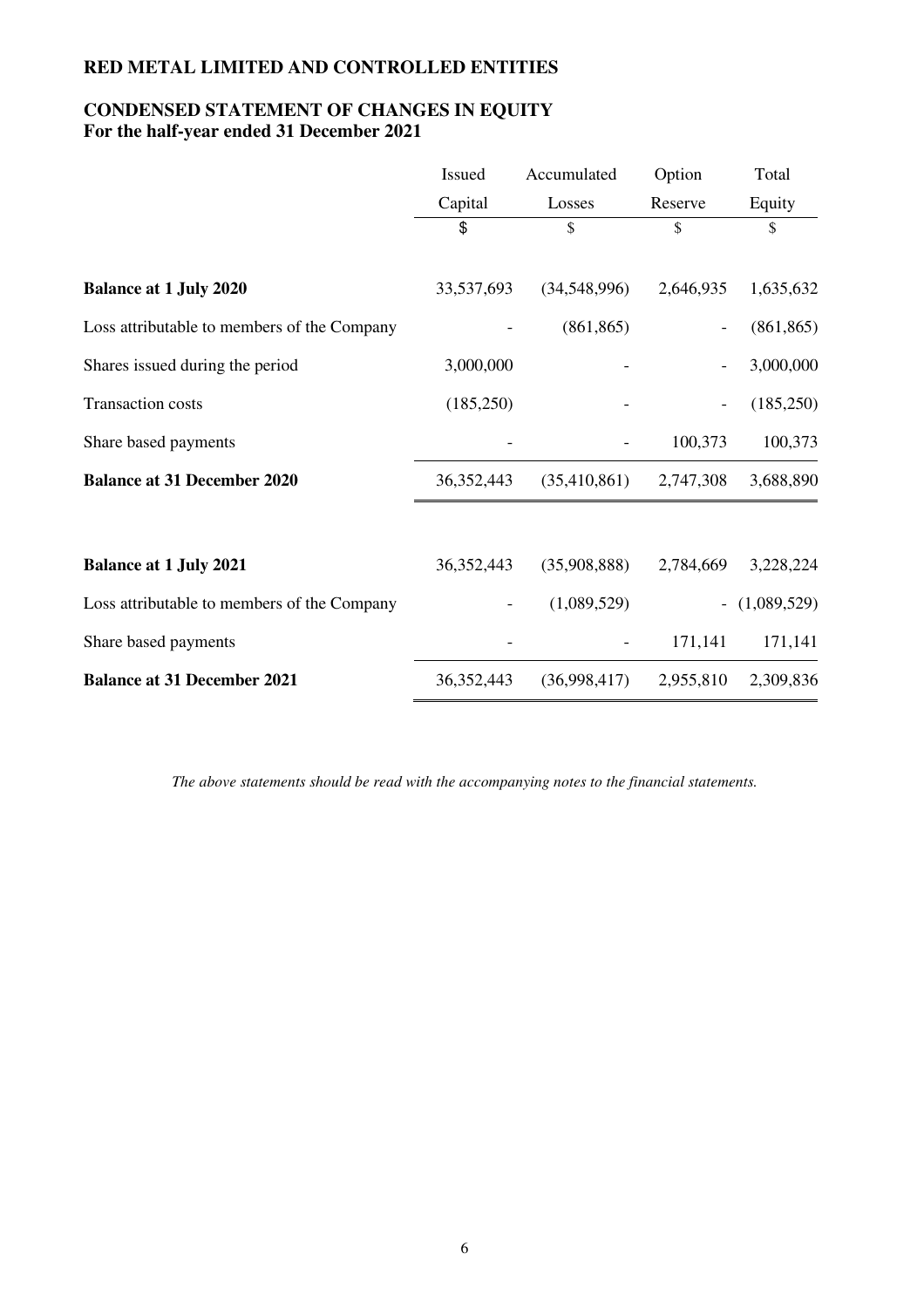## **CONDENSED STATEMENT OF CASH FLOWS For the half-year ended 31 December 2021**

|                                                                       | 31 Dec<br>2021<br>\$     | 31 Dec<br>2020<br>\$     |
|-----------------------------------------------------------------------|--------------------------|--------------------------|
| <b>CASH FLOWS USED IN OPERATING ACTIVITIES</b>                        |                          |                          |
| Cash payments in the course of operations                             | (447, 409)               | (588, 227)               |
| Project management fees received                                      | 369,062                  | 385,788                  |
| Interest received                                                     | 101                      | 835                      |
| Interest paid                                                         | (7,176)                  | (3,150)                  |
| Other income received                                                 | 36,800                   | 29,680                   |
| NET CASH USED IN OPERATING ACTIVITIES                                 | (48, 622)                | (175,074)                |
| <b>CASH FLOWS USED IN INVESTING ACTIVITIES</b>                        |                          |                          |
| Cash payments for exploration and evaluation                          | (965, 779)               | (481, 682)               |
| Advances to joint venture                                             | (169,216)                | (33, 420)                |
| Reimbursement of advances to joint venture                            | 170,096                  | 31,272                   |
| Option fees received                                                  | 300,000                  |                          |
| Government grants received                                            | 200,000                  | 50,000                   |
| Bonds recovered                                                       | 19,010                   |                          |
| Bonds paid                                                            | (46,940)                 |                          |
| Purchase of property, plant and equipment                             |                          | (5,905)                  |
| NET CASH USED IN INVESTING ACTIVITIES                                 | (492, 829)               | (439, 735)               |
| <b>CASH FLOWS FROM FINANCING ACTIVITIES</b>                           |                          |                          |
| Proceeds from issue of shares                                         |                          | 3,000,000                |
| Payments for share issue costs                                        |                          | (185,250)                |
| NET CASH PROVIDED BY FINANCING ACTIVITIES                             | $\overline{\phantom{a}}$ | 2,814,750                |
| NET (DECREASE) / INCREASE IN CASH AND CASH<br><b>EQUIVALENTS HELD</b> |                          | $(541, 451)$ 2, 199, 941 |
| Cash and cash equivalents at the beginning of the financial<br>period | 2,492,507                | 1,338,885                |
| CASH AND CASH EQUIVALENTS AT THE END OF<br>THE FINANCIAL PERIOD       | 1,951,056 3,538,826      |                          |

There were no non-cash financing and investing activities during the period.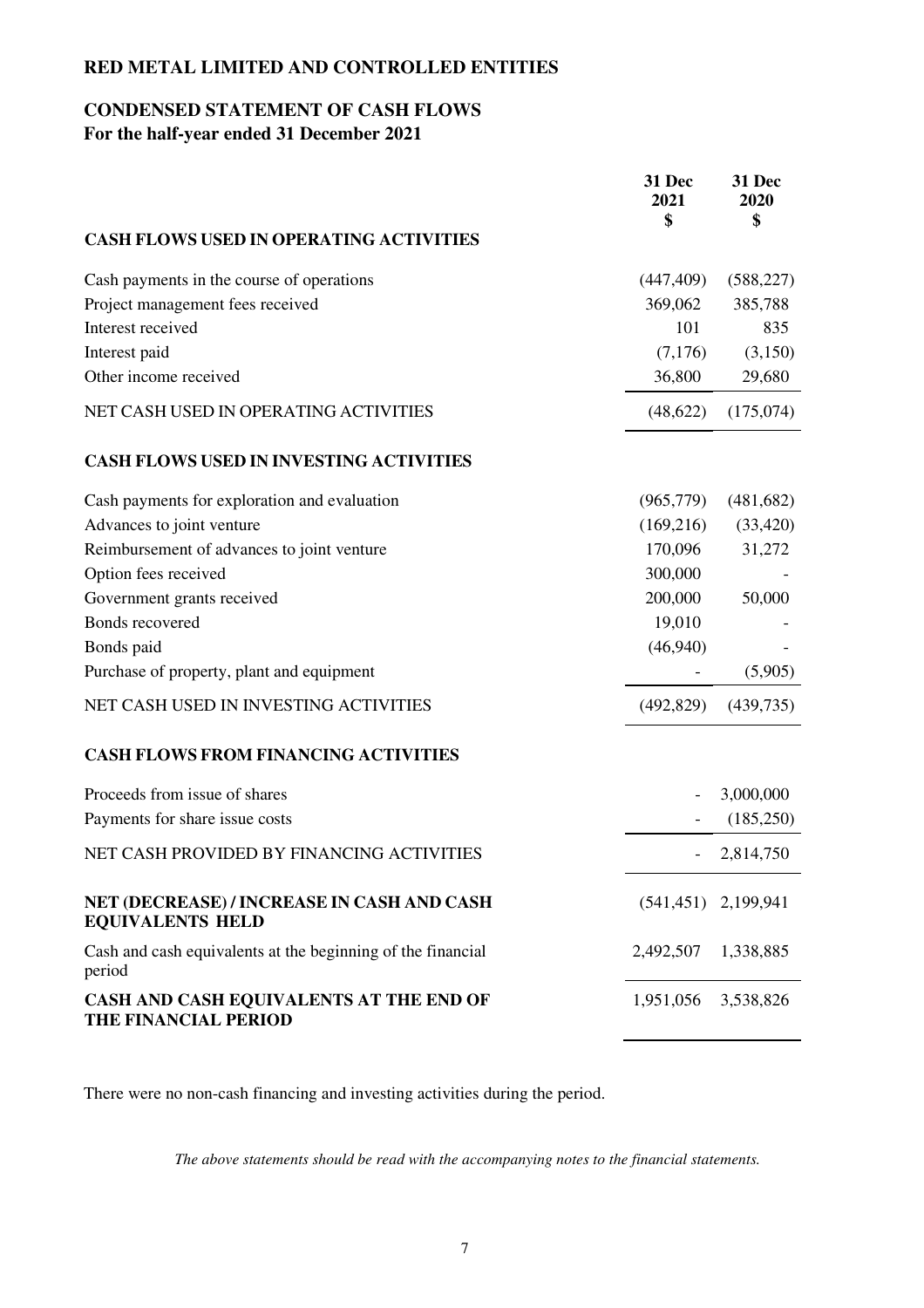## **NOTES TO THE CONDENSED FINANCIAL STATEMENTS For the half-year ended 31 December 2021**

## **1. Reporting entity**

Red Metal Limited ("the Company") is a company domiciled in Australia. The annual financial report of the Company for the year ended 30 June 2021 is available upon request from the Company's registered office or at www.redmetal.com.au.

## **2. Statement of compliance**

The interim financial report is a general purpose financial report which has been prepared in accordance with Australian Accounting Standard AASB 134 *Interim Financial Reporting* and the Corporations Act 2001.

The interim financial report does not include all of the information required for a full annual financial report. Therefore, it cannot be expected to provide as full an understanding of the financial performance, financial position and cash flows of the Company as in the full financial report. It is recommended that this interim financial report be read in conjunction with the annual financial report for the year ended 30 June 2021 and any public announcements made by Red Metal Limited during the half-year in accordance with continuous disclosure requirements arising under the Corporations Act 2001.

This interim financial report was approved by the Board of Directors on 3 March 2022. The Directors have the authority to amend and reissue the interim financial report.

## **3. Statement of significant accounting policies**

The accounting policies applied by the Company in this interim financial report are the same as those applied by the Company in its financial report as at and for the year ended 30 June 2021.

For the period ended 31 December 2021, the Directors have reviewed all of the new and revised Standards and Interpretations issued by the AASB that are relevant to the Group and effective for the current reporting period. There is no material impact of the new and revised Standards and Interpretations on the Group.

The Directors have also reviewed all of the new and revised Standards and Interpretations in issue not yet adopted for the period ended 31 December 2021. As a result of this review the Directors have determined that there is no material impact of the Standards and Interpretations in issue not yet adopted on the Group and, therefore, no change is necessary to Group accounting policies.

### **4. Subsequent Events**

In February 2022 the Company's wholly owned subsidiary and owner of the Maronan Project, Maronan Metals Limited (MMA), issued a prospectus seeking to raise a minimum of \$12,000,000 and a maximum of \$15,000,000 via a public offer of shares. Following completion of the offer the Company will retain between a 50% (if the maximum subscription is raised) and 55.55% (if the minimum subscription is raised) interest in MMA. Upon successful completion of the offer the Company will also receive a cash payment of \$500,000 as partial reimbursement for expenditure incurred in developing the Maronan Project.

Other than as set out above, no matters or circumstances have arisen since the end of the half-year which significantly affected or may significantly affect the operations of Red Metal Limited, the results of those operations, or the state of affairs in future financial years.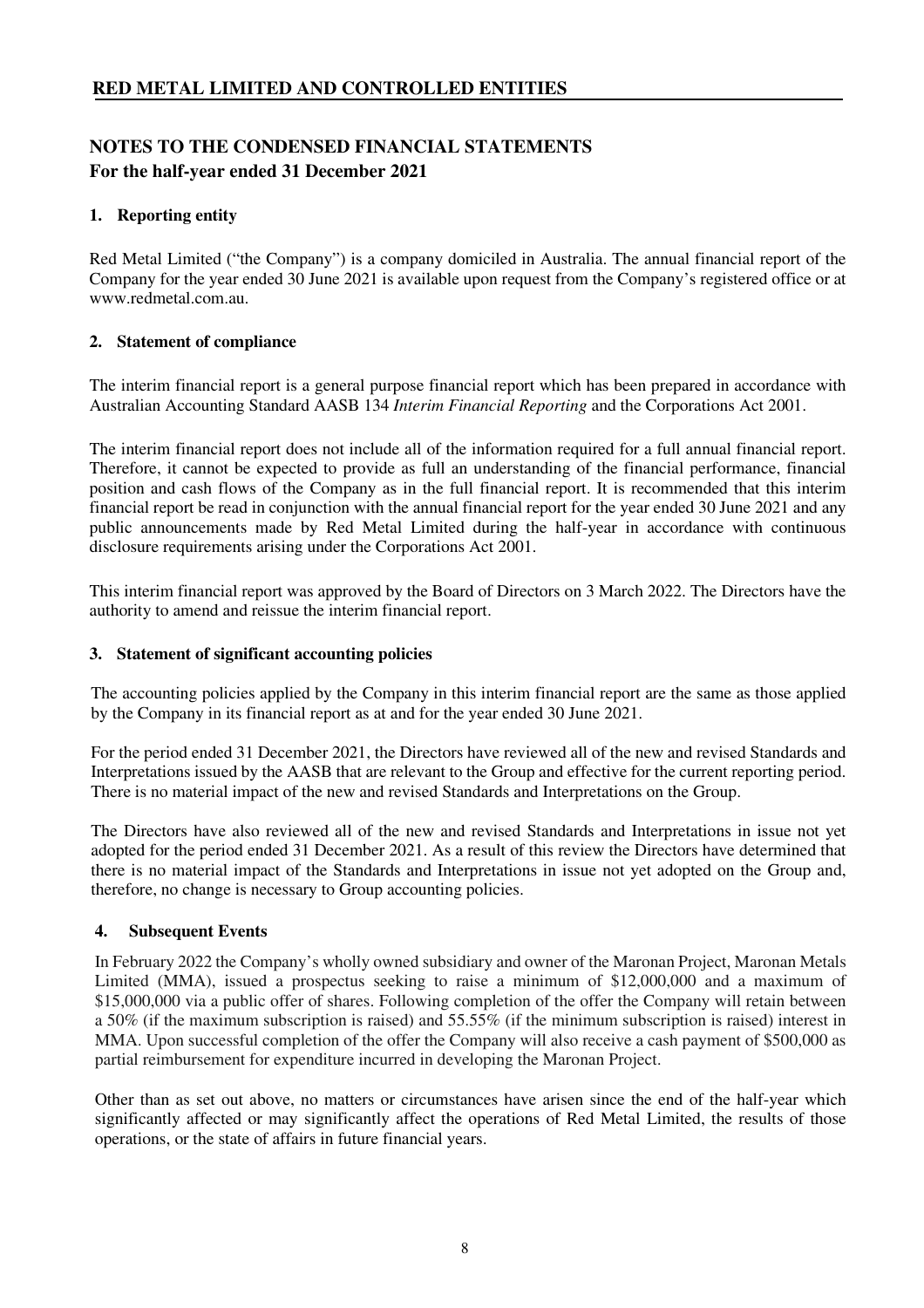## **NOTES TO THE CONDENSED FINANCIAL STATEMENTS (Continued) For the half-year ended 31 December 2021**

### **5. Individually significant items**

|                                              | 31 Dec 2021 | 31 Dec 2020 |  |
|----------------------------------------------|-------------|-------------|--|
|                                              |             |             |  |
| Alliance exploration expenditure written off | (1,590,196) | (1,773,087) |  |
| Interest paid                                | (7.176)     | (3,150)     |  |
| Interest income                              | 101         | 835         |  |

In January 2019 the Company entered into a multi-project option and joint venture agreement (Alliance JV Agreement) with OZ Minerals Limited (OZ Minerals). The Alliance JV Agreement provides OZ Minerals with a two year option to fund a series of mutually agreed, proof-of-concept work programs (with a total minimum commitment of \$8.05 million) on certain Red Metal projects. Alliance exploration activities are conducted by and expenditure incurred in the name of Red Metal as the project manager, and funded directly by OZ Minerals. Alliance exploration expenditure is written off as incurred.

#### **6. Accumulated losses**

|                                                                                   | 31 Dec 2021       | 31 Dec 2020       |
|-----------------------------------------------------------------------------------|-------------------|-------------------|
|                                                                                   | \$                | \$                |
| Accumulated losses at the beginning of the half-year                              | (35,908,888)      | (34,548,996)      |
| Net loss attributable to members of the Company                                   | (1,089,529)       | (861, 865)        |
| Accumulated losses at the end of the half-year                                    | (36,998,417)      | (35,410,861)      |
| 7.<br><b>Issued capital</b>                                                       | 31 Dec 2021<br>\$ | 30 Jun 2021<br>\$ |
| Issued and paid-up share capital<br>245,591,743 (June 2021: 245,591,743) ordinary |                   |                   |
| shares, fully paid                                                                | 36, 352, 443      | 36, 352, 443      |
| <b>Ordinary shares</b><br>Shares issued:                                          |                   |                   |
| Balance at the beginning of the period                                            | 36, 352, 443      | 33,537,693        |
| Issued for cash pursuant to share placement                                       |                   | 3,000,000         |
| Share issue costs                                                                 |                   | (185,250)         |
| Balance at the end of the period                                                  | 36, 352, 443      | 36, 352, 443      |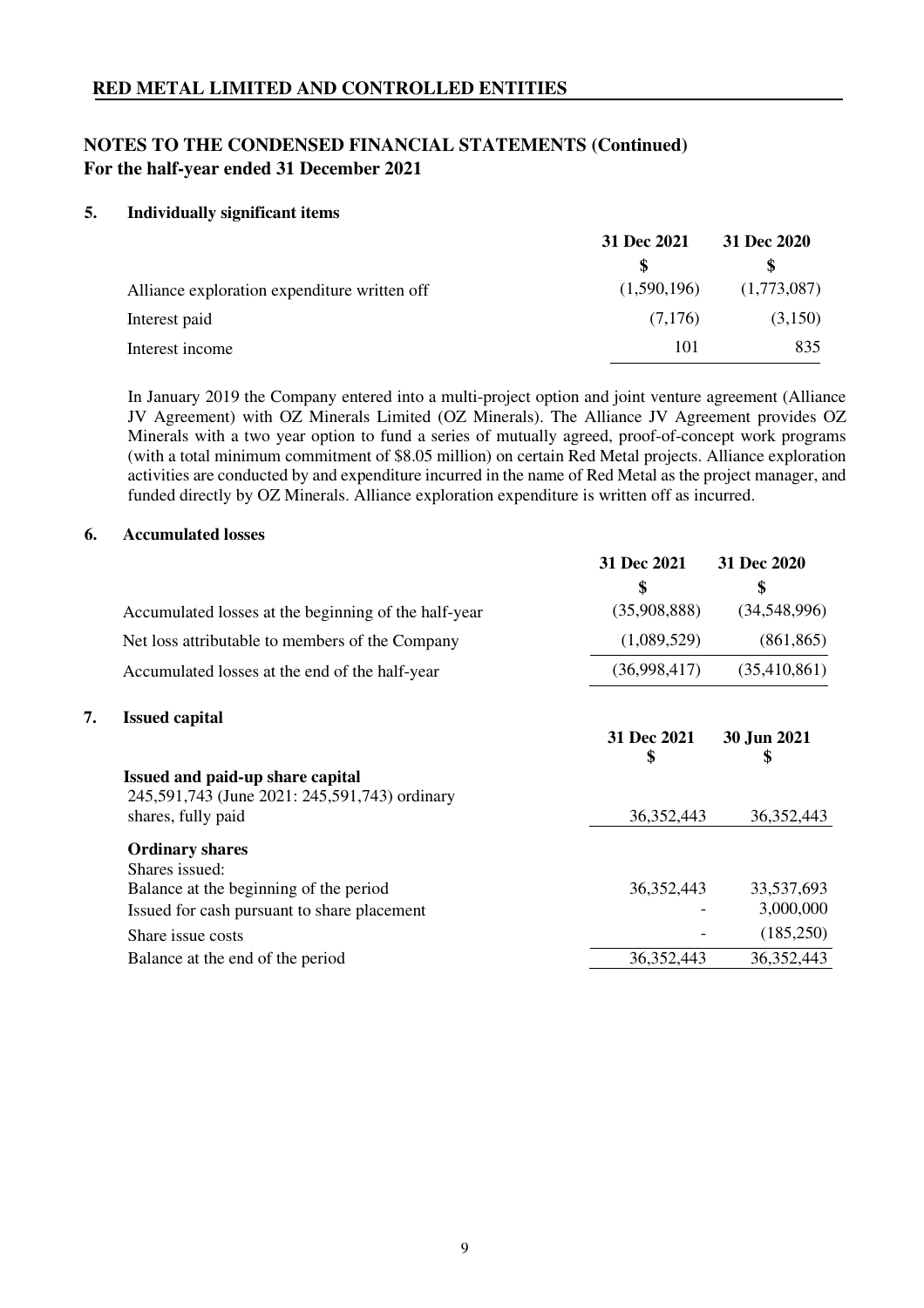# **NOTES TO THE CONDENSED FINANCIAL STATEMENTS (Continued) For the half-year ended 31 December 2021**

## **7. Issued capital (continued)**

## **Share Options**

| Exercise<br>Period       | Exercise<br>Price | <b>Balance</b><br>1 Jul 2021<br>No. | Options<br><b>Issued</b><br>No. | Options<br>Expired<br>No. | Balance<br>31 Dec 2021<br>No. |
|--------------------------|-------------------|-------------------------------------|---------------------------------|---------------------------|-------------------------------|
| On or before 26 May 2022 | \$0.12            | 3,675,000                           |                                 | $\overline{\phantom{a}}$  | 3,675,000                     |
| On or before 28 Nov 2022 | \$0.15            | 3,375,000                           | $\overline{\phantom{a}}$        | $\overline{\phantom{a}}$  | 3,375,000                     |
| On or before 7 May 2023  | \$0.11            | 600,000                             | $\overline{\phantom{a}}$        |                           | 600,000                       |
| On or before 22 Nov 2023 | \$0.14            | 3,325,000                           | $\overline{\phantom{0}}$        | $\overline{\phantom{a}}$  | 3,325,000                     |
| On or before 30 Nov 2024 | \$0.13            | $\overline{\phantom{a}}$            | 8,250,000                       | $\overline{\phantom{a}}$  | 8,250,000                     |
|                          |                   | 10,975,000                          | 8,250,000                       |                           | 19,225,000                    |

# **8. Segment Reporting**

During the period the Company operated predominantly in the mining industry in Australia.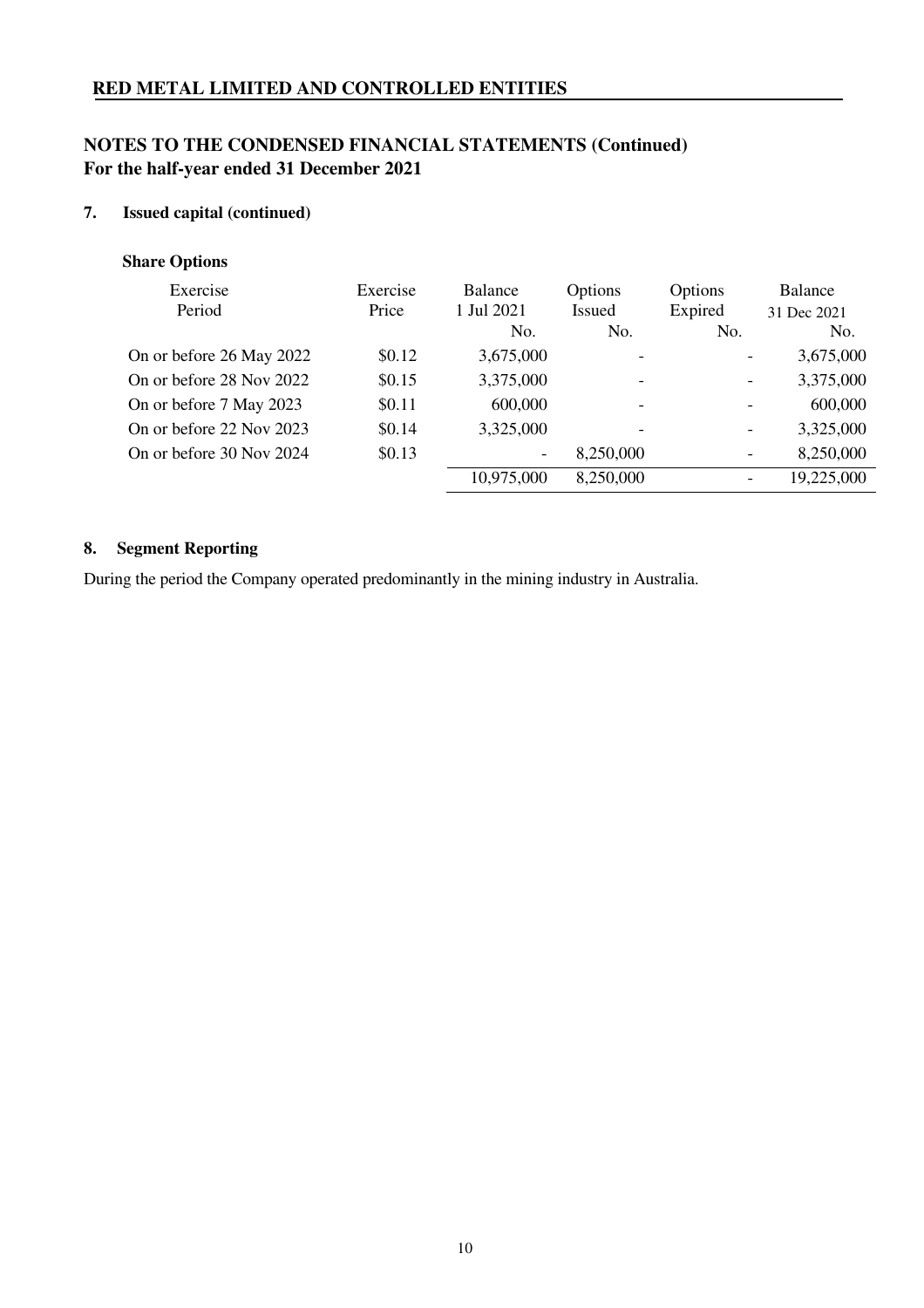#### **DIRECTORS' DECLARATION**

In the opinion of the directors of Red Metal Limited ("the Company"):

- 1. The financial statements and notes set out on pages 4 to 10 are in accordance with the Corporations Act 2001 including:
	- (a) giving a true and fair view of the financial position of the consolidated entity as at 31 December 2021 and of its performance, as represented by the results of its operations, changes in equity and cash flows, for the half-year ended on that date; and
	- (b) complying with Australian Accounting Standard AASB 134 *Interim Financial Reporting* and the Corporations Regulations 2001; and
- 2. There are reasonable grounds to believe that the Company will be able to pay its debts as and when they become due and payable.

This declaration is signed in accordance with a resolution of the Board of Directors.

Rhotterford

R Rutherford Director

Sydney 3 March 2022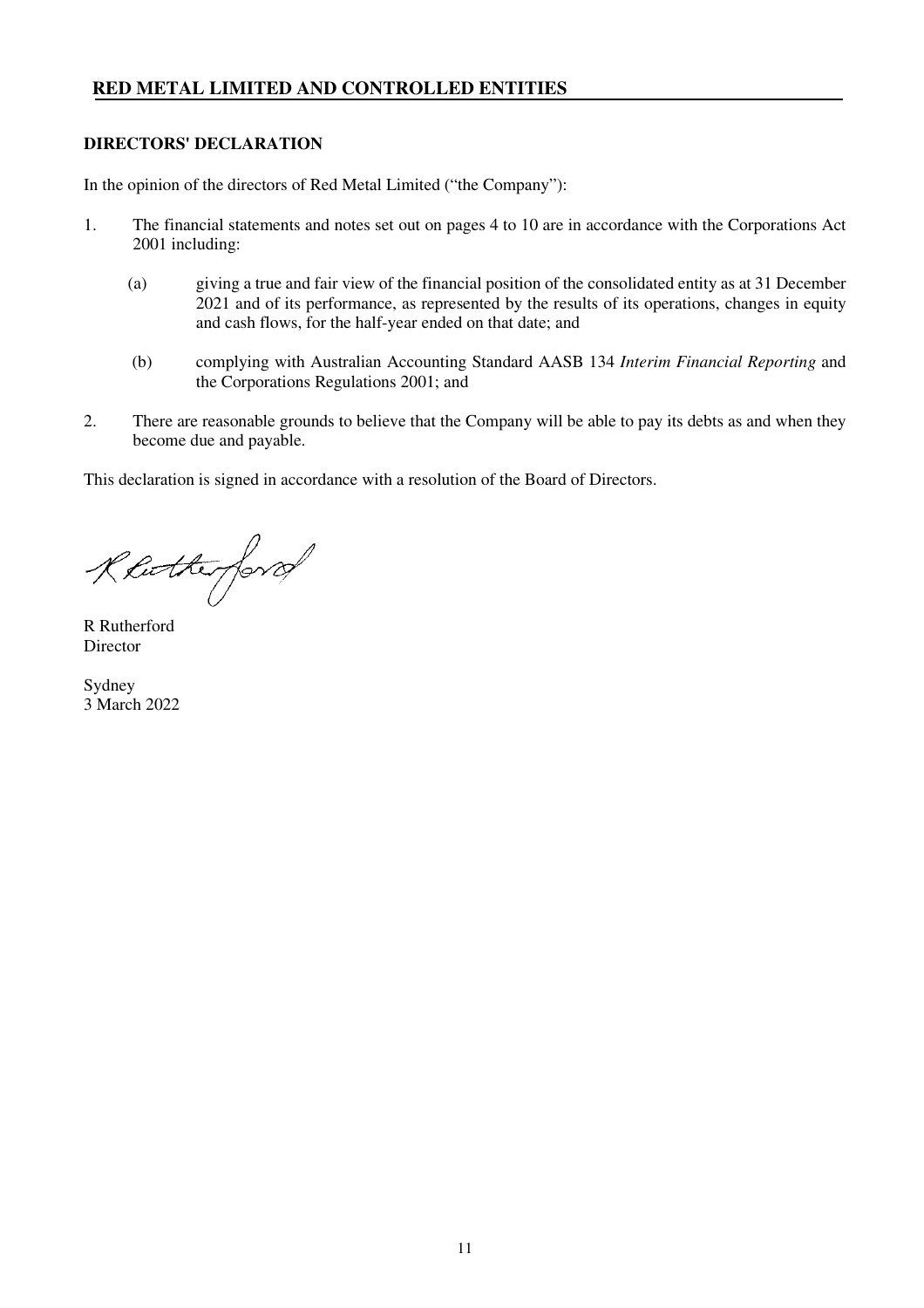

#### **Independent Auditor's Report to the members of Red Metal Limited**

We have reviewed the half-year financial report of Red Metal Limited ("the Company") and its controlled entities ("the Group"), which comprises the condensed consolidated statement of financial position as at 31 December 2021, the condensed consolidated statement of profit or loss and other comprehensive income, the condensed consolidated statement of changes in equity and the condensed consolidated statement of cash flows for the half-year ended on that date, a summary of significant accounting policies and other explanatory information, and the directors' declaration, for the consolidated entity comprising the company and the entities it controlled at the half-year end or from time to time during the half-year.

#### **Conclusion**

On our review, which is not an audit, we have not become aware of any matter that makes us believe that the accompanying half-year financial report of Red Metal Limited does not comply with the Corporations Act 2001 including:

- (a) giving a true and fair view of the consolidated entity's financial position as at 31 December 2021 and of its performance for the half-year ended on that date; and
- (b) complying with Accounting Standard AASB 134 Interim Financial Reporting and the Corporations Regulations 2001.

#### **Basis for Conclusion**

We conducted our review in accordance with ASRE 2410 Review of a Financial Report Performed by the Independent Auditor of the Entity. Our responsibilities are further described in the Auditor's Responsibilities for the Review of the Financial Report section of our report. We are independent of the Group in accordance with the auditor independence requirements of the Corporations Act 2001 and the ethical requirements of the Accounting Professional and Ethical Standards Board's APES 110 Code of Ethics for Professional Accountants (including Independence Standards) (the Code) that are relevant to our audit of the annual financial report in Australia. We have also fulfilled our other ethical responsibilities in accordance with the Code.

#### **Responsibility of the Directors for the Financial Report**

The directors of the Group are responsible for the preparation of the half-year financial report that gives a true and fair view in accordance with Australian Accounting Standards and the Corporations Act 2001 and for such internal control as the directors determine is necessary to enable the preparation of the half-year financial report that gives a true and fair view and is free from material misstatement, whether due to fraud or error.

#### **Auditor's Responsibility for the Review of the Financial Report**

Our responsibility is to express a conclusion on the half-year financial report based on our review. ASRE 2410 requires us to conclude whether we have become aware of any matter that makes us believe that the half-year financial report is not in accordance with the Corporations Act 2001 including giving a true and fair view of the consolidated entity's financial position as at 31 December 2021 and its performance for the halfyear ended on that date, and complying with Accounting Standard AASB 134 Interim Financial Reporting and the Corporations Regulations 2001.

#### hlb.com.au

12

HLB Mann Judd (NSW Partnership) ABN 34 482 821 289 Level 19, 207 Kent Street Sydney NSW 2000 Australia T: +61 (0)2 9020 4000 F: +61 (0)2 9020 4190 E: mailbox@hlbnsw.com.au Liability limited by a scheme approved under Professional Standards Legislation.

HLB Mann Judd (NSW Partnership) is a member of HLB International, the global advisory and accounting network.